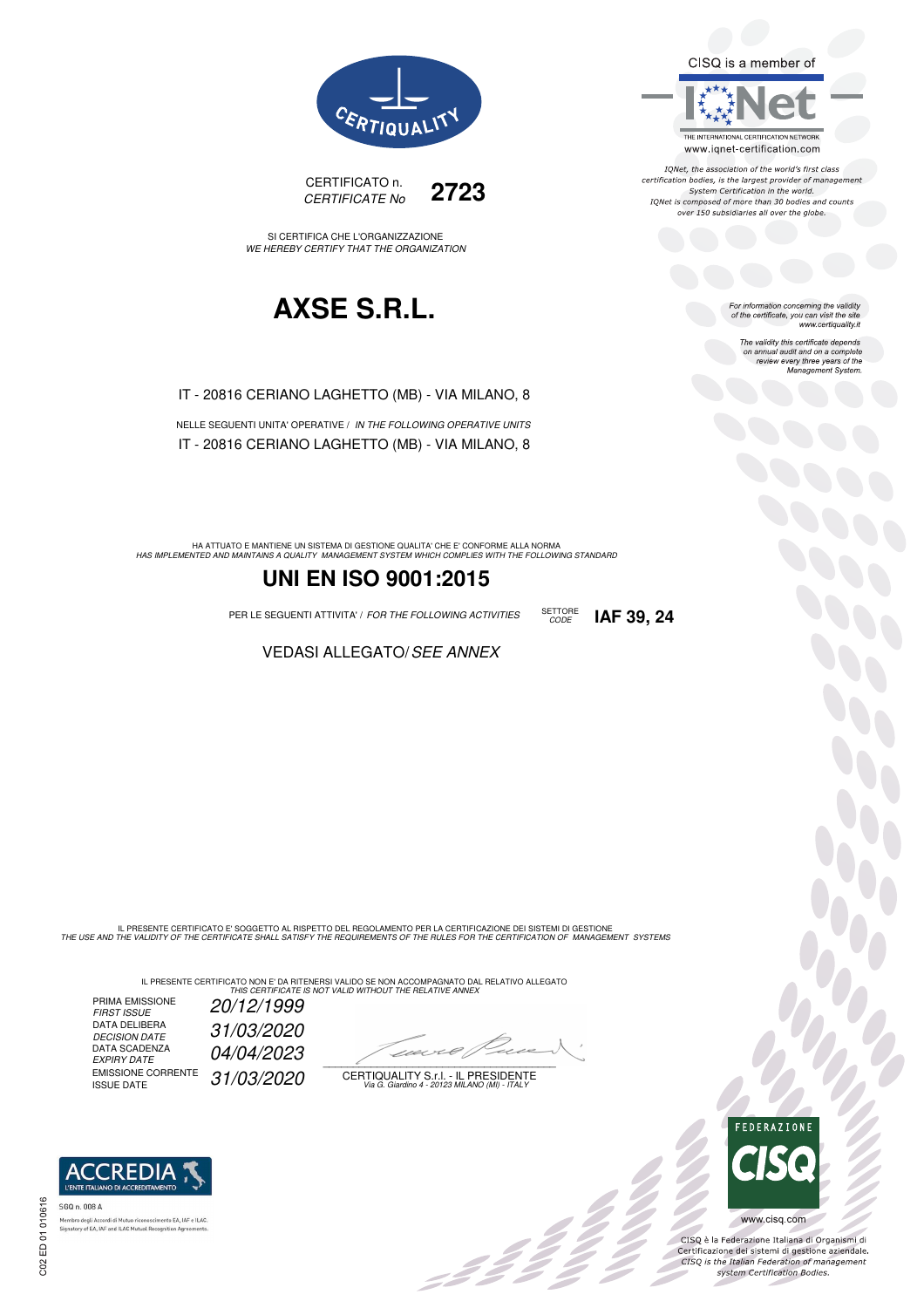CISQ is a member of



IQNet, the association of the world's first class certification bodies, is the largest provider of management System Certification in the world. IONet is composed of more than 30 bodies and counts over 150 subsidiaries all over the globe



ALLEGATO AL CERTIFICATO n. ANNEX TO CERTIFICATE No Page 1/1 **2723**

Pagina

### **AXSE S.R.L.**

ATTIVITA' / ACTIVITIES

Servizio di raccolta, trasporto, stoccaggio, recupero e trattamento di rifiuti urbani e speciali, pericolosi e non pericolosi, realizzati tramite processi di riduzione volumetrica, miscelazione, inertizzazione e trattamento chimico-fisico.

Servizio di classificazione dei rifiuti industriali e artigianali con supporto analitico; servizio di indagini e analisi ambientali, realizzato tramite laboratorio.

Servizi di pronto intervento ambientale, di messa in sicurezza, di progettazione ed esecuzione sia dei piani di caratterizzazione che dei progetti di bonifica ambientale, compreso amianto compatto,

realizzati con idonee attrezzature e automezzi equipaggiati.

Attività di intermediazione rifiuti.

Collection, transport, storage, recycling and treatment of urban and special waste, hazardous and non hazardous waste by volumetric reduction processes, mixing, stabilisation and chemical-physical treatment.

Analytically supported classification of industrial and craft waste services; environmental survey and analysis services, by the laboratory.

Chemical emergency response, safety restoring and environmental remediation. Services of design and execution of both characterization plans and environment reclamation plans,

including compact asbestos, with suitable equipment and manned vehicles. Intermediation activity of waste.

> IL PRESENTE ALLEGATO NON E' DA RITENERSI VALIDO SE NON ACCOMPAGNATO DAL RELATIVO CERTIFICATO THIS ANNEX IS NOT VALID WITHOUT THE RELEVANT CERTIFICATE

PRIMA EMISSIONE<br>FIRST ISSUE DATA DELIBERA<br>DECISION DATE DATA SCADENZA DATA SCADENZA  $04/04/2023$ <br>
EXPIRY DATE<br>
EMISSIONE CORRENTE  $31/03/2020$  CERTIQUAL

20/12/1999 DECISION DATE 31/03/2020

 $\mathscr{L}$ 

EMISSIONE CORRENTE  $\int 31/03/2020$  certiquality S.f.l. - Il Presidente<br>ISSUE DATE variatino 4 - 20123 MILANO (MI) - ITALY



 $\frac{1}{2}$ 

www.cisq.com

CISO è la Federazione Italiana di Organismi di Certificazione dei sistemi di gestione aziendale.<br>Certificazione dei sistemi di gestione aziendale.<br>CISQ is the Italian Federation of management system Certification Bodies.



ento FA JAF e ILAC Signatory of EA, IAF and ILAC Mutual Recognition Age

or information concerning the validity of the certificate, you can visit the site www.certiquality.it

> The validity this certificate depends on annual audit and on a complete<br>on annual audit and on a complete<br>review every three years of the<br>Management System.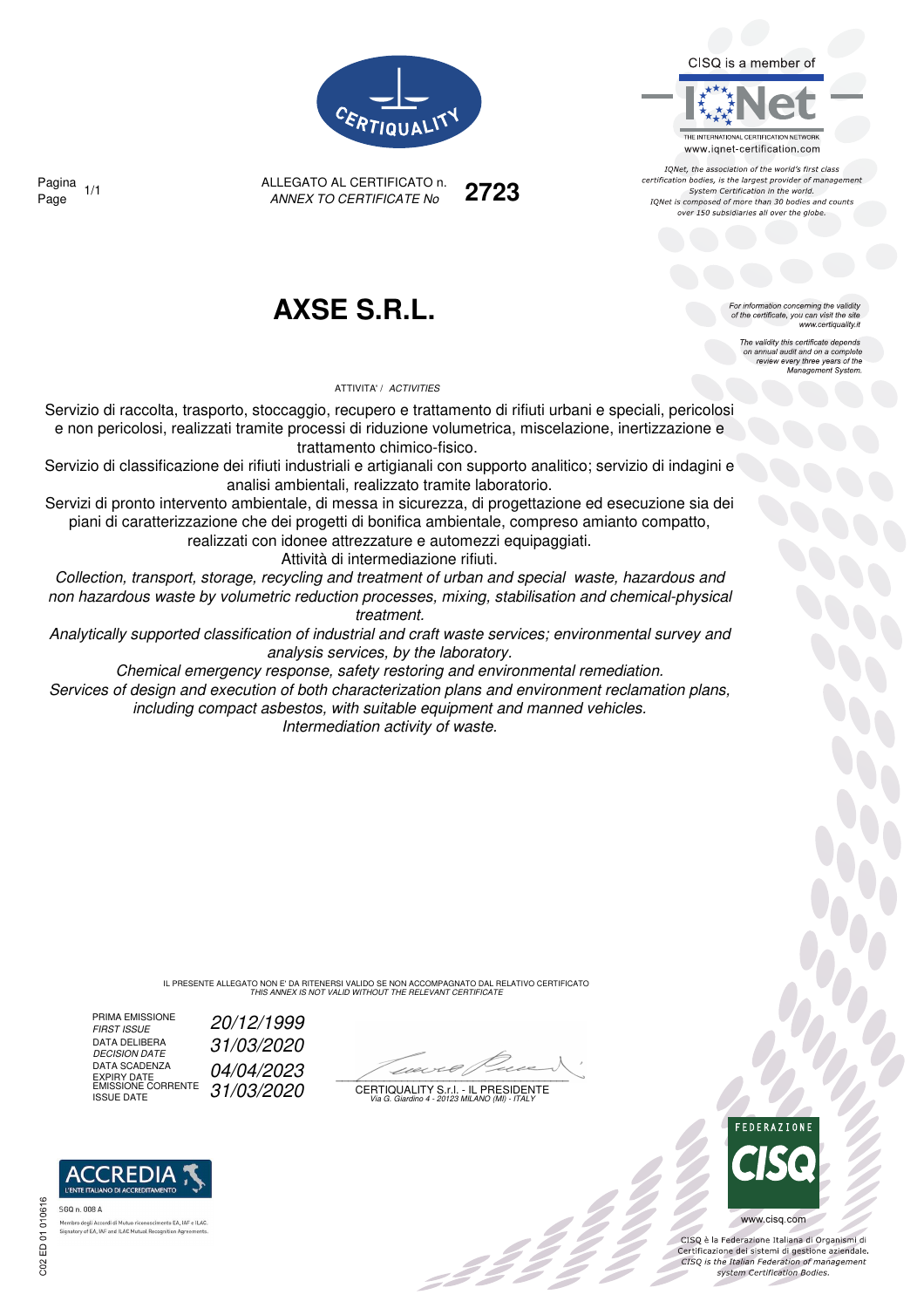®



THE INTERNATIONAL CERTIFICATION NETWORK

# *CERTIFICATE*

has issued an IQNet recognised certificate that the organization:

# **AXSE S.R.L.**

IT - 20816 CERIANO LAGHETTO (MB) - VIA MILANO, 8

for the following scope See annex **Quality Management System** has implemented and maintains a which fulfills the requirements of the following standard

### **ISO 9001:2015**

Issued on: First issued on: Expires on: **2020-03-31 1999-12-20 2023-04-04** This attestation is directly linked to the IQNet Partner's original certificate and shall not be used as a stand-alone document

*Registration number:* **IT-10097**



*Alex Stoichitoiu President of IQNET*



*Ing. Mario Romersi*

*President of CISQ* 

IQNet Partners\*:

AENOR *Spain* AFNOR Certification *France* APCER *Portugal* CCC *Cyprus* CISQ *Italy* CQC *China* CQM *China* CQS *Czech Republic* Cro Cert *Croatia* DQS Holding GmbH *Germany* EAGLE Certification Group *USA* Cro Cert FCAV *Brazil* FONDONORMA *Venezuela* ICONTEC *Colombia* Inspecta Sertifiointi Oy *Finland* INTECO *Costa Rica* IRAM *Argentina* JQA *Japan* KFQ *Korea* MIRTEC *Greece* MSZT *Hungary* Nemko AS *Norway* NSAI *Ireland* NYCE-SIGE *México* PCBC *Poland* Quality Austria *Austria* RR *Russia* SII *Israel* SIQ *Slovenia* RR SIRIM QAS International *Malaysia* SQS *Switzerland* SRAC *Romania* TEST St Petersburg *Russia* TSE *Turkey* YUQS *Serbia* CISQ/CERTIQUALITY S.r.I.<br>
has issued an IQNet recognised certificate that the organizz<br>
FIT - 20816 CERIANO LAGHETTO (MB) - VIA MILANO, 8<br>
the history score<br>
the blowing score<br>
the blowing score of the blowing score<br>
when

\* The list of IQNet partners is valid at the time of issue of this certificate. Updated information is available under www.iqnet-certification.com